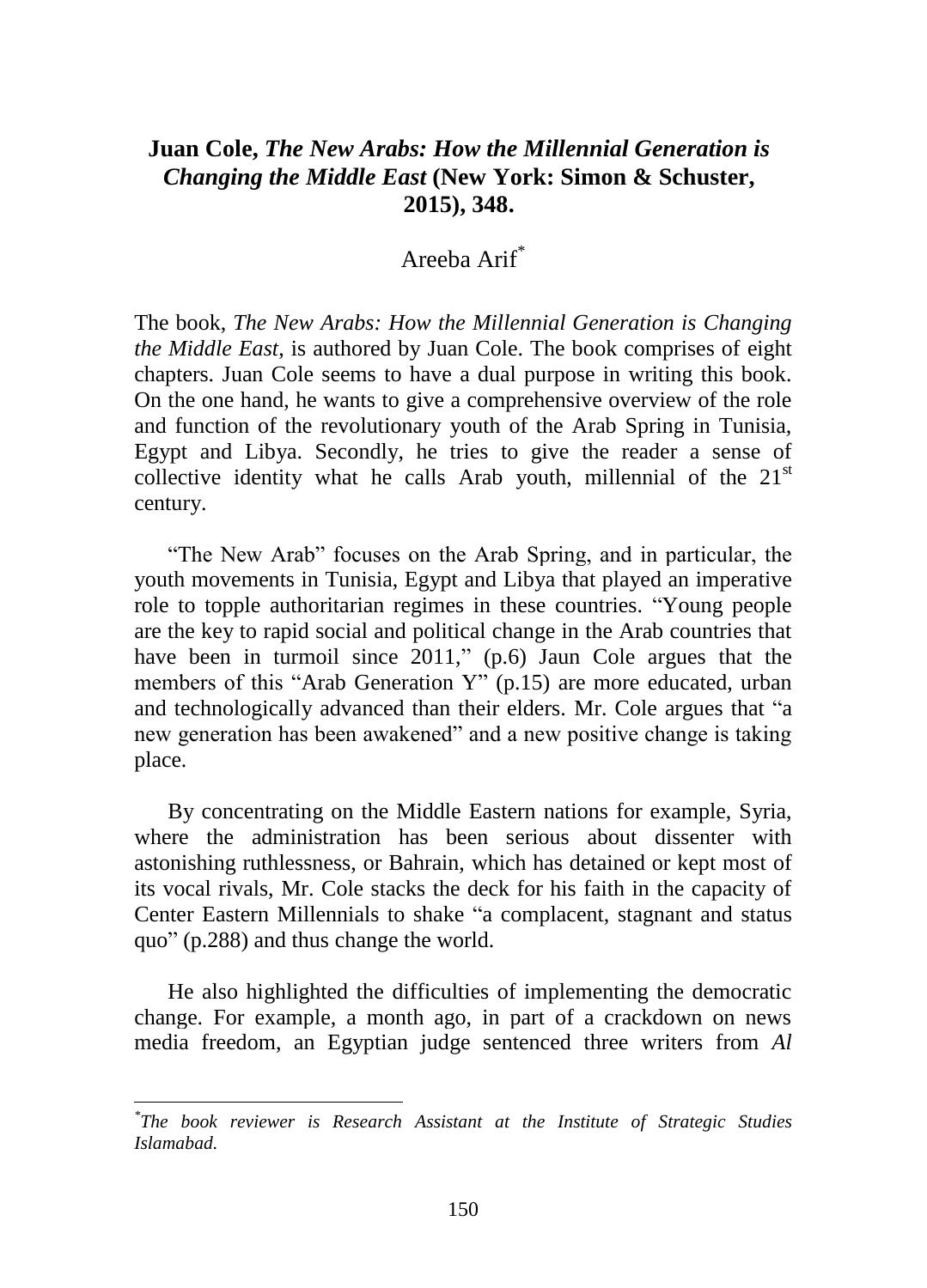*Jazeera'*s English-language network to seven years each in jail without any proof.

The author attempts to take his readers inside the youth movements in Tunisia, Egypt and Libya, demonstrating how activists utilised innovation and online networking to convey their messages. Although this phenomenon has already been widely covered by Western media, Mr. Cole accounts it as an in intriguing element and relates the stories of prominent protestors and their regular utilization of *Facebook*, *YouTube*, *Twitter* and cell phone for networking and organising the societies for political causes.

In both Tunisia and Egypt, the spread of internet made "new virtual social spaces that created an opportunity in which activists could meet and interface during a period when physical gatherings of more than a couple can be pulled them in the consideration of police." (p.78) Bloggers and *Facebook* users could contact through internet to share data, condemn political restraint, praise saints and call for activity. Activists were likewise ready to join advanced technologies with more customary strategies to interact with the student organisations and workers' parties, and to frame organisations together (however provisional) over the ideological basis.

The author highlights the formation of *YouTube* in 2005 and the developing range of satellite TV (most quite *Al Jazeera*) which served as important tools. He also discusses that how the blogger Wael Abbas in 2006 started posting recordings, taken covertly, of Egyptian police brutalising their prisoners, created chaos. In Tunisia, recordings of the police, opening flame on the young protesters who had turned out in the streets after a fruit vendor blazed himself to death in December 2010 because he was being humiliated by government authorities. It received a huge viewership and spread awareness across the country.

In Egypt, the youth which comprises 49.9 per cent of population, was successful to topple the Mubarak government.

One of the problems with the optimistic vision of the author is that he does not discuss the crucial aspect of usage of media by terrorist groups